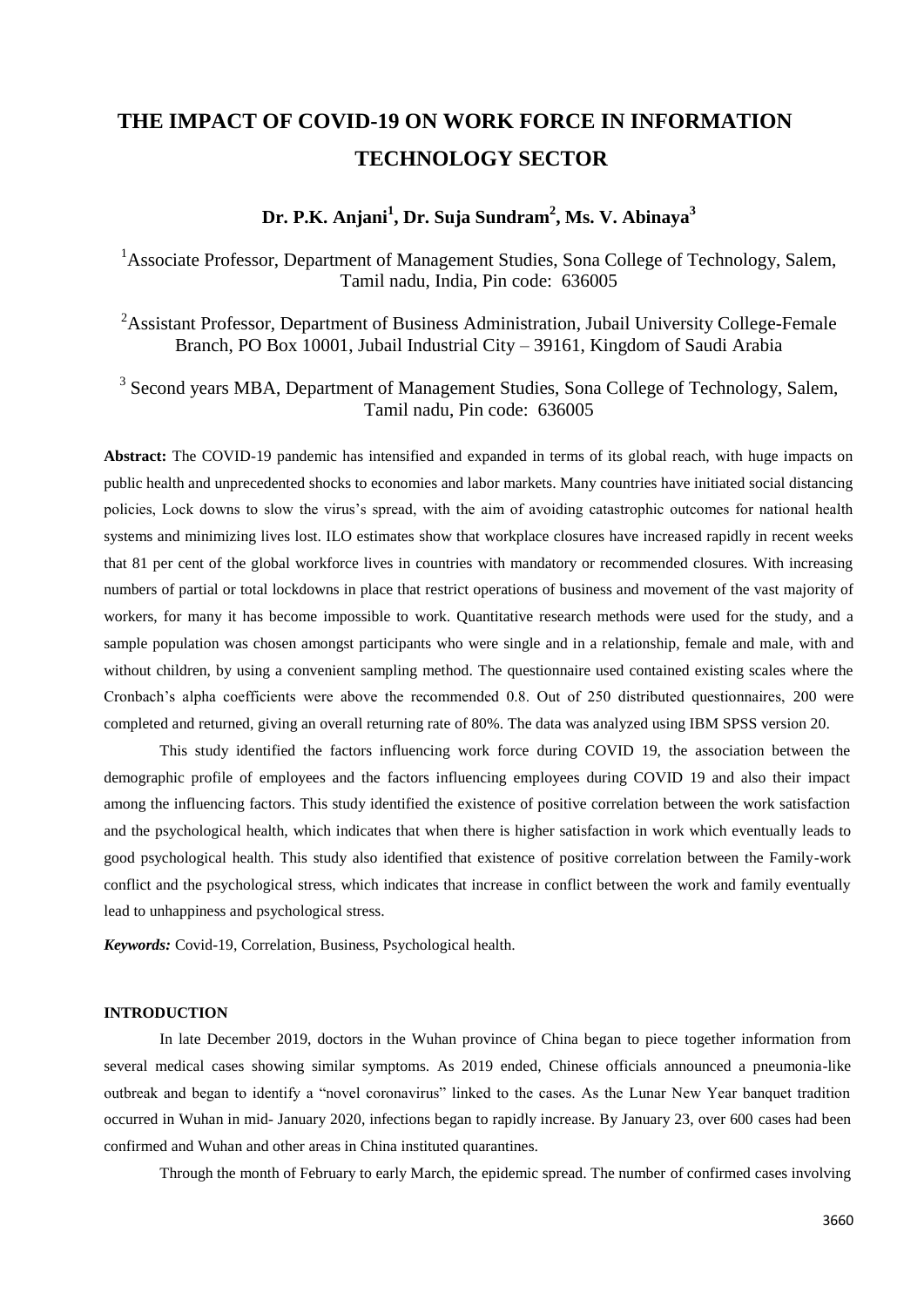the novel corona virus now named"SARS-CoV-2",and causes there aspiratory disease now named "corona virus disease 2019"(COVID-19), has reached over 180,000 world-wide with general agreement that the number is higher due to delays in full testing and reporting in many countries. Well over 100 World Health Organization (WHO) countries/regions have reported cases as of the writing of this report and over 7,000deathsworld-wide have now occurred. On March11, WHO publicly characterized COVID-19 as a pandemic, and shortly thereafter, the United States declared the COVID- 19 outbreak a national emergency?

Large gathering events across many countries, such as spectator sports events, concerts, religious services, have been cancelled or postponed to potential future dates. Schools and universities have transitioned to online learning. The United States Centers for Disease Control and Prevention (CDC) established guidelines that gatherings of 50 or more people should be postponed or cancelled in order to curb the spread of the virus.

The health, mortality and economic focus have become one of international concern with more than a dozen countries reporting over 1,000 confirmed cases. Increases in reported case count in these markets, as well as the growth in other locations, may occur depending on implementation of testing protocols. A key differentiation among some countries is the speed at which they can ramp up testing and identification processes across their populations. There sultinmid-March2020hasbeenonewhereaconfluence of risks has come together. Additional operational and financial risks may emerge as additional events compound on the current situation. Actuaries will be watching for any additional risk events that layer on to the current environment, especially ones that may cause additional property, mortality and health risks such as catastrophic weather events. Morbidity, mortality, asset/liability management and operational risks are all a part of the initial and evolving story. This update to the Society of Actuaries Research Brief has been constructed to highlight some of the key continuing and new features of the pandemic all around the world and contemplate the risks for the actuarial profession to consider in their work.

The impact of travel and shipping restrictions in a modern, interconnected international economy has had an exacerbating effect of the outbreak into logistics and the financial markets. Financial markets have seen high volatility as new economic information becomes available, monetary policies is implemented, and value and opportunity come in and out of favor with investors. Supply chains of international operations are greatly impacted as well, as many major worldwide manufacturers are ever-more connected across continents.

Companies should consider the possibility of establishing a dedicated cross-functional team (a business response and continuity office). The appropriate cross-functional team could coordinate the activities of different business units, monitor and provide the necessary information to senior management team for further communication with employees, customers, and partners. It is high time to analyze the critical roles and key positions, as well as to determine a team of interim successors in case of force majeure. Top management is often away on business trips and there is an increased risk that some employees may not be available in the office due to quarantine or illness. The companies should develop an effective process of management decision making under various scenarios.

Determine how the company is going to ensure the safety of employees who have to be at work and cannot work remotely (e.g., shop assistants, cashiers, drivers, etc.). The companies are reviewing their policies for maintaining good hygiene in the workplace, providing disinfectants, etc. Analyze the priority of your company's projects: focus your teams" efforts on the most important and critical tasks. Allow more flexibility with low-priority tasks.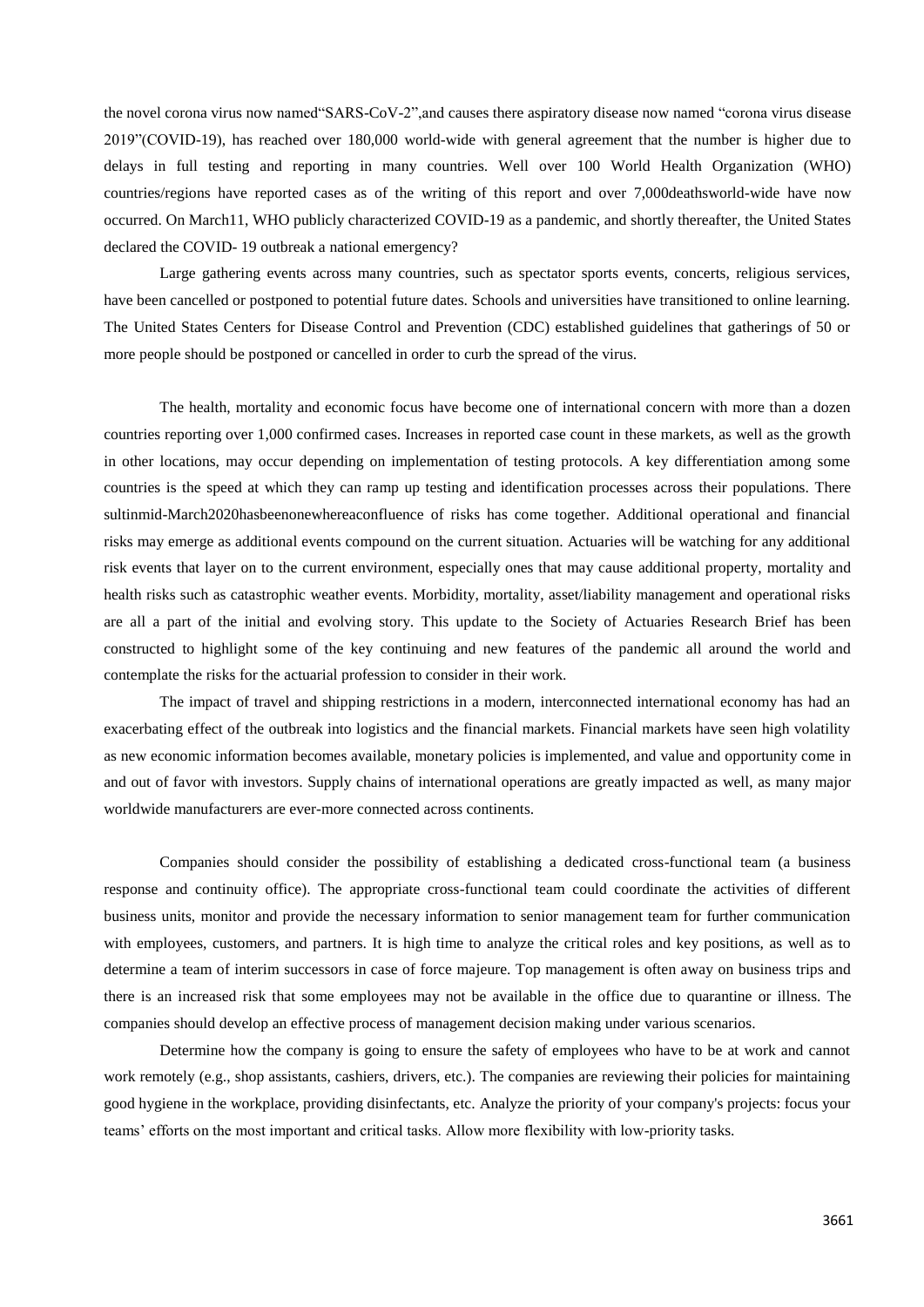### **Benefits of working**

People in work tend to enjoy happier and healthier lives than those who are not in work. Our physical and mental health is generally improved through work – we recover from sickness quicker and are at less risk of long term illness and incapacity. Because of the health benefits, sick and disabled people are encouraged to return to, or remain in, work if their health condition permits it.

#### **LITERATURE REVIEW**

Work is an important feature in structuring: personal and social identity; family and social bonds; ways of making money, and thereby accessing a number of essential and non- essential goods, services and activities; daily routines; level of activity; physical and mental well-being; self-confidence and self-esteem; a sense of self-worth provided by the feeling of contributing to society or the common good for societies, work is an important feature in: promoting community cohesion and safety; increasing civic participation; reducing public spending in a range of welfare benefits (provided, of course, that work is performed in a decently paid job);promoting social and economic development; organizing social life at a macro level.

Work is vital for individuals" wellbeing, organizations" performance and a functioning society (Grady et al., 2008). There are different beliefs on how work-life balance should be defined, measured and researched (Grzywacz& Carlson, 2007). For example, Frone (2003),Greenhaus et al.(2003)and Clark(2000) refer to the term"work-family balance'; Clarke et al. (2004) refer to 'work-family fit'; Burke (2000) refers to 'work-personal life balance'; and Grady et al. (2008) refer to "work-life balance". As work-family balance is often associated with traditional families, i.e., individuals who are married with children (Barnett & Hyde, 2001), and this study refers to a family in both its traditional and non- traditional form.

Grady et al.(2008,p.3) state that the term 'work-life balance 'is more comprehensive and includes "family, community, recreation and personal time". As stated by Grady et al. (2008) its broad sense captures all aspects of employees' personal and work life; this suggests that work should be focused on individuals, families, workplaces, communities, and society as a whole. However, due to word count and time limits, this study excluded community and societal aspects, and focused on individuals, families and work places.

For instance, Clark (2000, p.751) describes work-life balance as "satisfaction and good functioning at work and at home, with a minimum of role conflict". Clarke et al. (2004, p.121) state that work and personal life balance is an"equilibriumorma in training overall sense of harmony in life". Greenhaus et al. (2003, p.511) define WLB as "the amount of time and the degree of satisfaction with the work and family role". Frone (2003, p.145) presents a four-fold taxonomy of work-life balance, in which WLB is described as "low levels of inter-role conflict and high levels of interrole facilitation".

Several theories have been proposed by researchers to explain work and personal life balance. Clark (2000) presented a border theory according to which family and work domains are separated by borders which could be physical, temporal or psychological. Some researchers (e.g. Edwards & Rothbard, 2000; Lambert, 1990) referred to compensation theory according to which workers try to find more satisfaction in one domain to compensate for the lack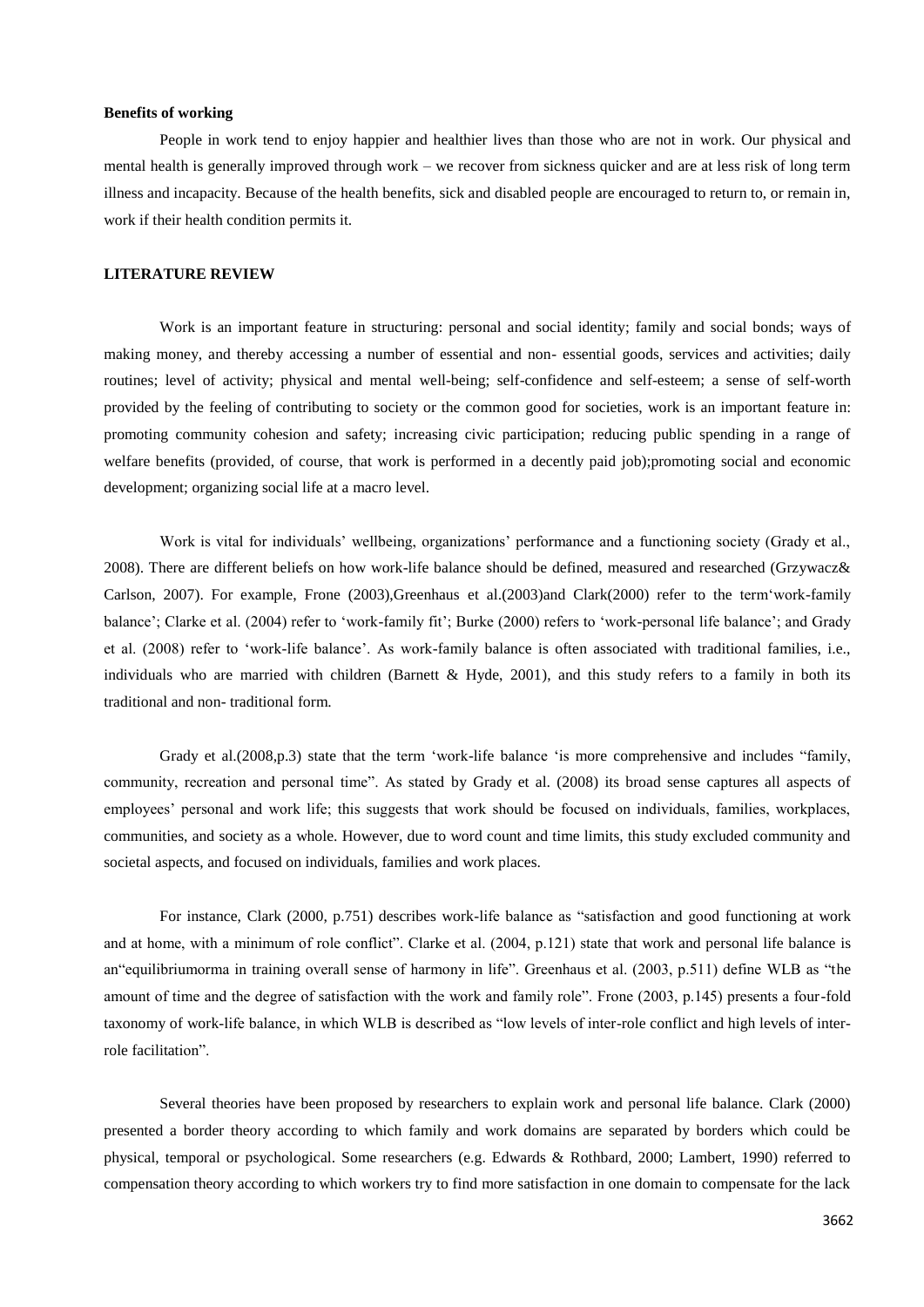of satisfaction in the other domain. Others (e.g. Rothbard & Dumas,2006; Grzywacz&Marks,2000)refer to spill-over theory according to which any feelings,emotions,attitudes and behaviors generated in one domain can be transferred or "spilled over" into the other domain. Frone (2003) and Grzywacz and Marks (2000) proposed more conceptual models where can be measured by work-family and family- work conflict as well as work-family and family-work enhancement. Grzywacz and Marks (2000) implemented Bronfenbrenner's ecological model which suggests that workfamily experience is a joint function of process, individual, time and context characteristics, and does not restrict the experience to either negative or positive (Bronfenbrenner,1979).

Clark(2000) explains that focus on the domains of work and family is essential, as family and work are the most important elements of everyone"s life. Any competing demands of work and family life will cause conflict and negatively affect the wellbeing of workers (Clark, 2000; Frone, 2000). Clarke et al. (2004) and Clark (2000) agree that measurable aspects of WLB are satisfaction, lack of role conflict and an overall sense of harmony. Greenhaus et al. (2003) believe that balance between family and work domains also involves time balance, involvement balance, and satisfaction balance.

In contrast, enhancement perspective of the work-family interface states that participation in multiple roles can lead to better functioning in other life domains (Barnett & Rivers, 1996). This research focuses on interference between work and family. However, study on role enhancement between work and family is suggested for further research.

# **STATEMENT OF THE PROBLEM**

The spread of the coronavirus is causing issues for IT services companies and they are just beginning to evaluate the impact. IT services experts expect to see more companies seeking waivers as the intensity of the pandemic increases. Analysts said most work, though, was easy to move to a work-from-home model and that contracts had "force majeure' clauses that would allow for it.

Indian IT companies have asked their clients for waivers to let employees on projects work from home and are testing their systems, a key requirement before they can implement any widespread measure to allow their lakhs of employees to stay home Business continuity plans typically allow a subset of employees to work from home, with work also getting distributed to other cities as employees travel between them. But the spread of Covid-19 to multiple metro cities could result in centers.

### **OBJECTIVE OF THE RESEARCH**

- Study the demographic profile of the employees working in IT sector.
- Study the factors influencing work force during COVID19.
- Analyze the association between the profile of employees and the factors influencing employees during COVID19.
- $\triangleleft$  Identify the impact among the influencing factors.

### **PROBLEM FOCUSED ON RESEARCH**

The spread of home working is opening up a new range of possibilities for the way businesses can work and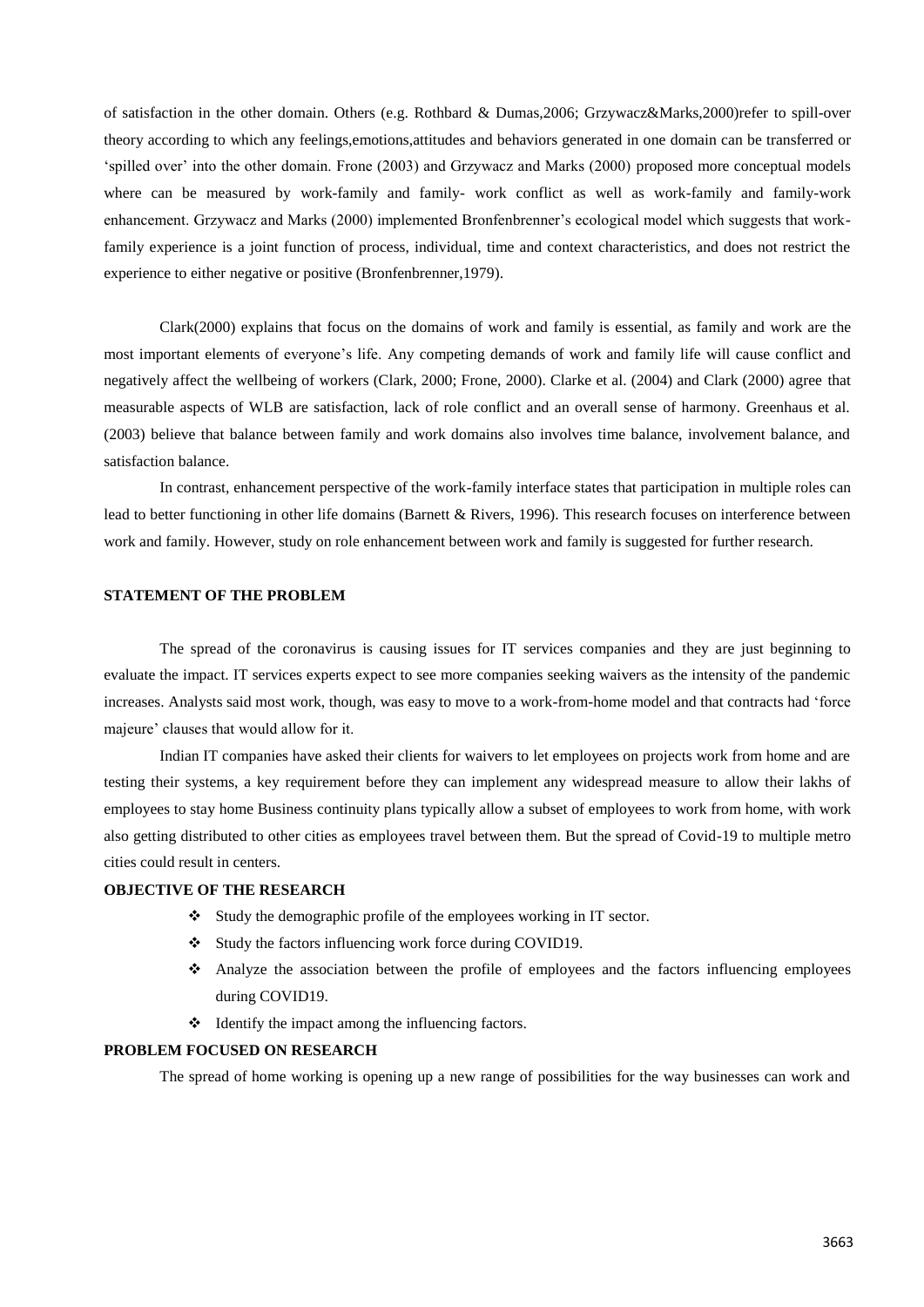structure themselves. As well as opportunities and benefits, home working brings new responsibilities for the employer and employee. Employees with 26 weeks' service have a statutory right to request flexible -working arrangements such as home working and you have to seriously consider such requests.



**Figure 1: Research Variables**

## **Sampling**

The main purpose of sampling is to choose a subset of individuals from a population in order to estimate characteristics of the whole population (Collis & Hussey, 2009; Fisher, 2007). When choosing a quantitative research method such as questionnaires, using a sampling generates findings that are representative of the whole population (Saunders et al., 2012). In non-probability sampling techniques, generalization is made about theory not about the population; therefore a sample size will depend on the study objectives and research questions (Saunders et al., 2012). Different methods of non-probability sampling can be used. They include quota sampling, snowball sampling, purposive or convenience sampling (Collis & Hussey, 2009; Fisher,2007).

A convenient sampling method was used for this research, which means that individuals who were easiest to include in the research were selected (Saunders et al., 2012; Fisher, 2007).In this case individuals including friends, colleagues, co-students, neighbors and other people that were known to the author or easy to approach by the author were selected and invited to participate in the study. Blumberg et al.(2008) and Bryman and Bell(2007) argue that even though convenience sampling is the easiest and the cheapest to conduct and can provide interesting data, it is the least reliable design due to a lack of ability to ensure precision, and due to limitations in relation to generalisability. However, convenience sampling can still be a useful technique as it is used to test ideas about a subject of interest (Blumberg et al., 2008).It should be noted that findings from this study are relevant to the sample population, and may not be relevant to the total population of employees in the private sector.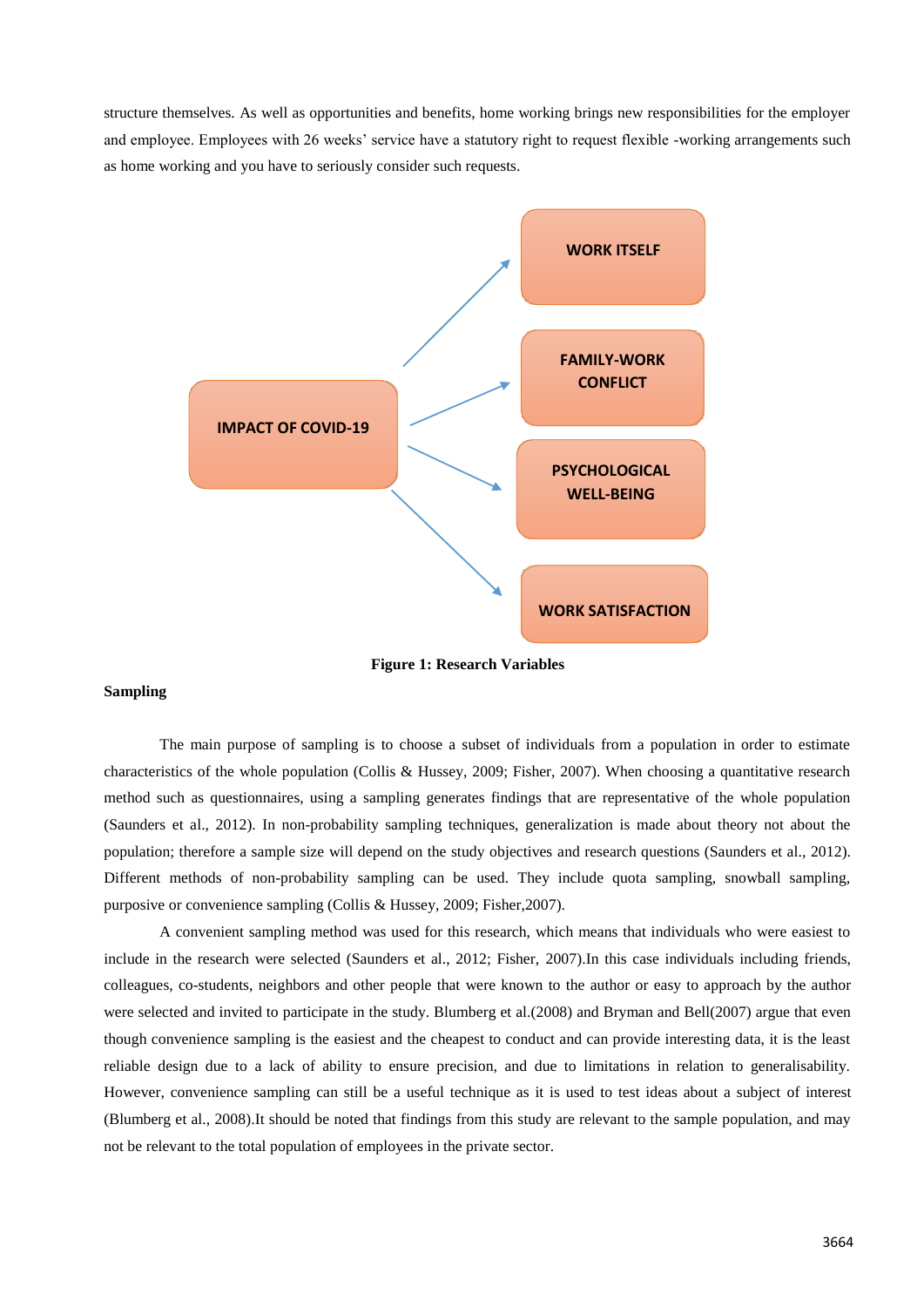## **Research strategies**

Quantitativeresearchcanuseexperimentalorsurveyresearchstrategies.Surveyresearch includes two main data collection methods:

- Structured interviews
- Self-completion questionnaires (on-line and paper questionnaires)

Where questions can be answered without a presence of an interviewer (Saunders et al., 2012; Collis & Hussey, 2009). In this study a survey research strategy was chosen, and quantitative research was conducted through a self-completion questionnaire which contained five separate scales.

### *Purpose of statistical tools selected*

Data collected through the survey was quantitatively analyzed using descriptive and inferential statistics. Statistical analyses were conducted using IBM Statistical Package for the Social Sciences (SPSS) version20.As previously stated the questionnaire for this study was designed using Google forms. After completion of data collection, an Excel format file was downloaded from the Google forms. The questionnaire was transformed into a format that could be understood by IBM SPSS. This process involved allocating a numerical code to each response before transferring the file to IBM SPSS. After importing data to IBM SPSS, an errors check was conducted, and a code -1 was imputed through the discrete missing data option to indicate any missing values. Reversed-coded questions were recorded, and computing of total scale scores was completed.

### *Characteristics of Sample Population*

Descriptive statistics were conducted in order to obtain the characteristics of the sample population. The sample of 200 participants was compromised of 86 females (43%) and 114 males (57%).The participants age ranged from 20 to 25years is 59%,ageranged from 26 to 30 years is 29.5%, age range from 30 to 35 years is 8.5% and with above 35 years is 3%. 142 respondents stated that there were single (71%), 58 respondents were married or cohabiting (29%).Of the 200 participants, family size less than 2 is 8.5%,2-5 is 86%, Above 5 is 6.5%. Participants with UG qualification is 104 (52%), PG qualification is 96(48%).Participants with 0-2 years' work experience is 81(40.9%),participants with 2-5years" experience is 73 (36.9%), participants with 5-10years" experience is 28 (14.1%), above 10 years is 16 (8.1%).

|      | Gender |                                             |                                        | Age                           |                                   | <b>Marital Status</b> |               | <b>Family Size</b>        |         | Qualification          |     | <b>Work Experience</b> |       |          |                        |                                   |
|------|--------|---------------------------------------------|----------------------------------------|-------------------------------|-----------------------------------|-----------------------|---------------|---------------------------|---------|------------------------|-----|------------------------|-------|----------|------------------------|-----------------------------------|
| Male | Female | In.<br>$\mathbf{\tilde{p}}$<br>$\mathbf{z}$ | $\boldsymbol{\mathcal{E}}$<br>$\delta$ | 35<br>$\boldsymbol{\hat{30}}$ | 36<br>$\bullet$<br>$\bullet$<br>≏ | Married               | Unnarrie<br>ಕ | $\mathbf{\Omega}$<br>Less | $2 - 5$ | <b>In</b><br>ye<br>Abo | UG  | P <sub>G</sub>         | $0-2$ | ပုံ<br>Ń | $5-10$                 | $\mathbf{1}$<br>$\bullet$<br>Abov |
| 43%  | 57%    | 59%                                         | $\sim$<br>$\sigma$<br>$\sim$           | 5%<br>$\infty$                | 3%                                | ℅<br>$\overline{7}$   | 29%           | 8.5%                      | 86%     | 5%<br>ত                | 52% | 48%                    | 40.9% | 36.9%    | 1%<br>$\overline{4}$ . | 1%<br>$\infty$                    |

**Table 1: Characteristics of the Sample Population**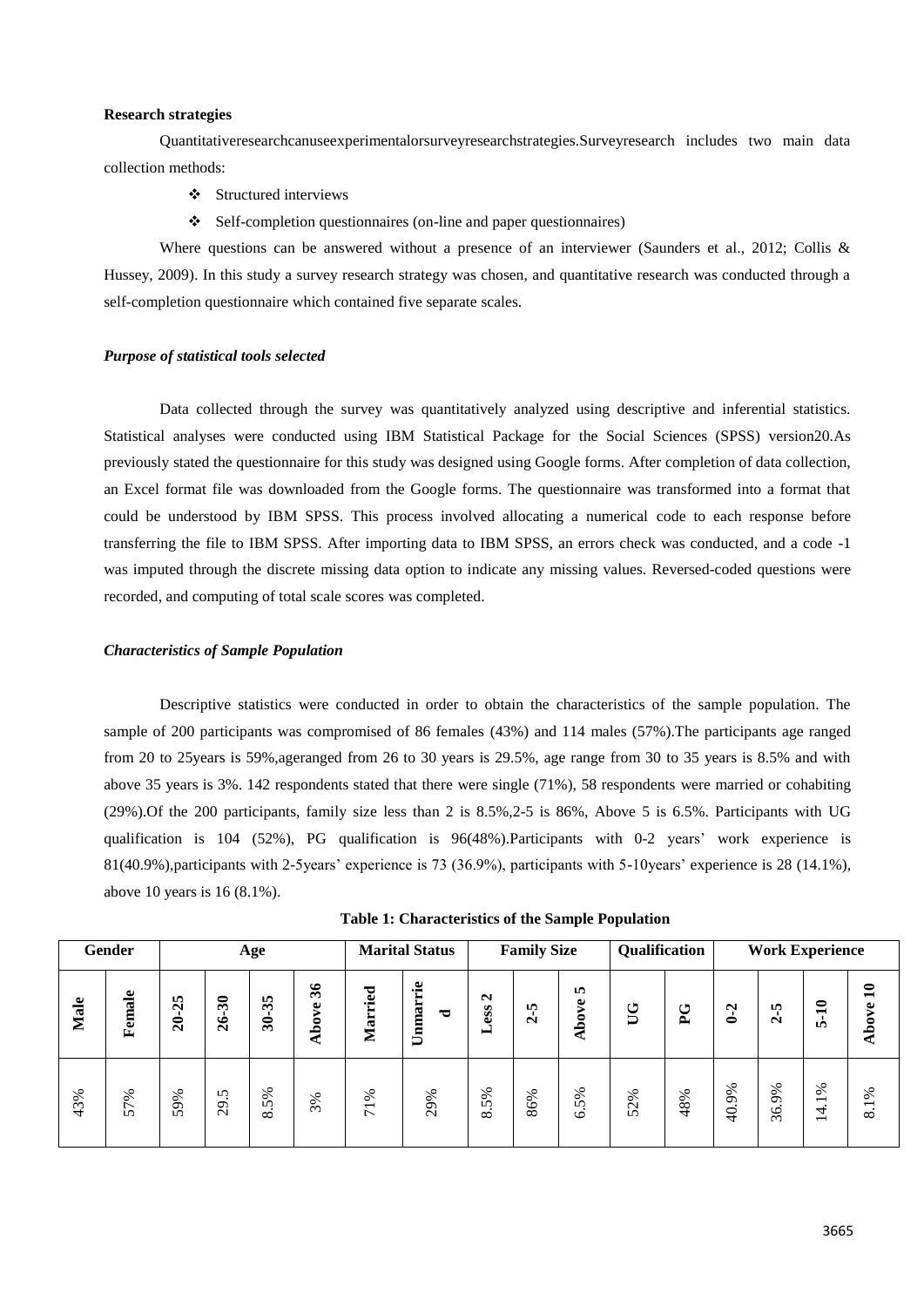### **Distribution of Values**

Descriptive statistics were calculated to assess the dispersion and central tendency of frequency distribution (Collis&Hussey,2009).The mean off our variables(work Itself, family-work conflict, work satisfaction and psychological well-being) was measured using a scale ranging from 1 = Strongly Disagree to 5 = Strongly Agree. Participants reported relatively high levels of Family-Work conflict with a mean = 3.24, which indicates that respondents experienced relatively high levels of work interference with family life. Moderate levels of work satisfaction conflict were reported, with a mean= 3.23. The psychological health scale assessed the appearance of distress, which was measured using a scale ranging from  $1 =$  Strongly Disagree to  $5 =$  Strongly Agree. Participants indicated moderate levels of distress, with a mean = 3.22.

Descriptive statistics were also used to assess the normality of the distribution of scores for the total work-itself, total family-work conflict scale, total work satisfaction scale, and total psychological health scale. Skewness and kurtosis values provide information in relation to the normality of the distribution of scores on continuous variables (Pallant,2013). Positive values for skewness in the total family-work conflict scale, total work satisfaction scale and total psychological health scale indicate that the data is skewed towards positive values (Collis & Hussey, 2009). Kline (2005) argues that the data is considered to be normally distributed when the skewness value is less than  $+3$  or  $-3.0$ . Therefore, all five scales have acceptable statistics.

Negative values for kurtosis in the total work scale, total family-work conflict scale, total work satisfaction scale and total psychological health scale indicate a relatively flat distribution, and a positive value for kurtosis in the psychological health scale indicate a somewhat clustered distribution. According to Kline (2005) the data is considered to be normally distributed when the kurtosis value is less than  $+10$  or  $-10$ . Therefore, all the scales in this study have acceptable statistics. Descriptive statistics for all five scales are presented in Table2.

| <b>Scale</b>                | <b>Mean</b> | <b>Standard</b><br><b>Deviation</b> | <b>Skewness</b> | <b>Kurtosis</b> |
|-----------------------------|-------------|-------------------------------------|-----------------|-----------------|
| <b>Work Itself</b>          | 3.22        | 0.847                               | 0.320           | $-0.410$        |
| <b>Family-Work Conflict</b> | 3.24        | 0.885                               | 0.204           | $-0.420$        |
| <b>Work Satisfaction</b>    | 3.23        | 0.845                               | 0.280           | $-0.228$        |
| <b>Psychological Health</b> | 3.22        | 0.906                               | 0.153           | $-0.530$        |

*Table 2: Descriptive Statistics of Questionnaire Scale*

### **Cronbach's Alpha test**

Cronbach's alpha is the most common measure of internal consistency ("reliability").It is most commonly used when you have multiple Likert questions in a survey/questionnaire that form a scale and you wish to determine if the scale is reliable. The base objective of the study is to find out the factors that impact theCOVID-19.The data collected for the study is found to have a greater reliability coefficient which implies that the inference obtained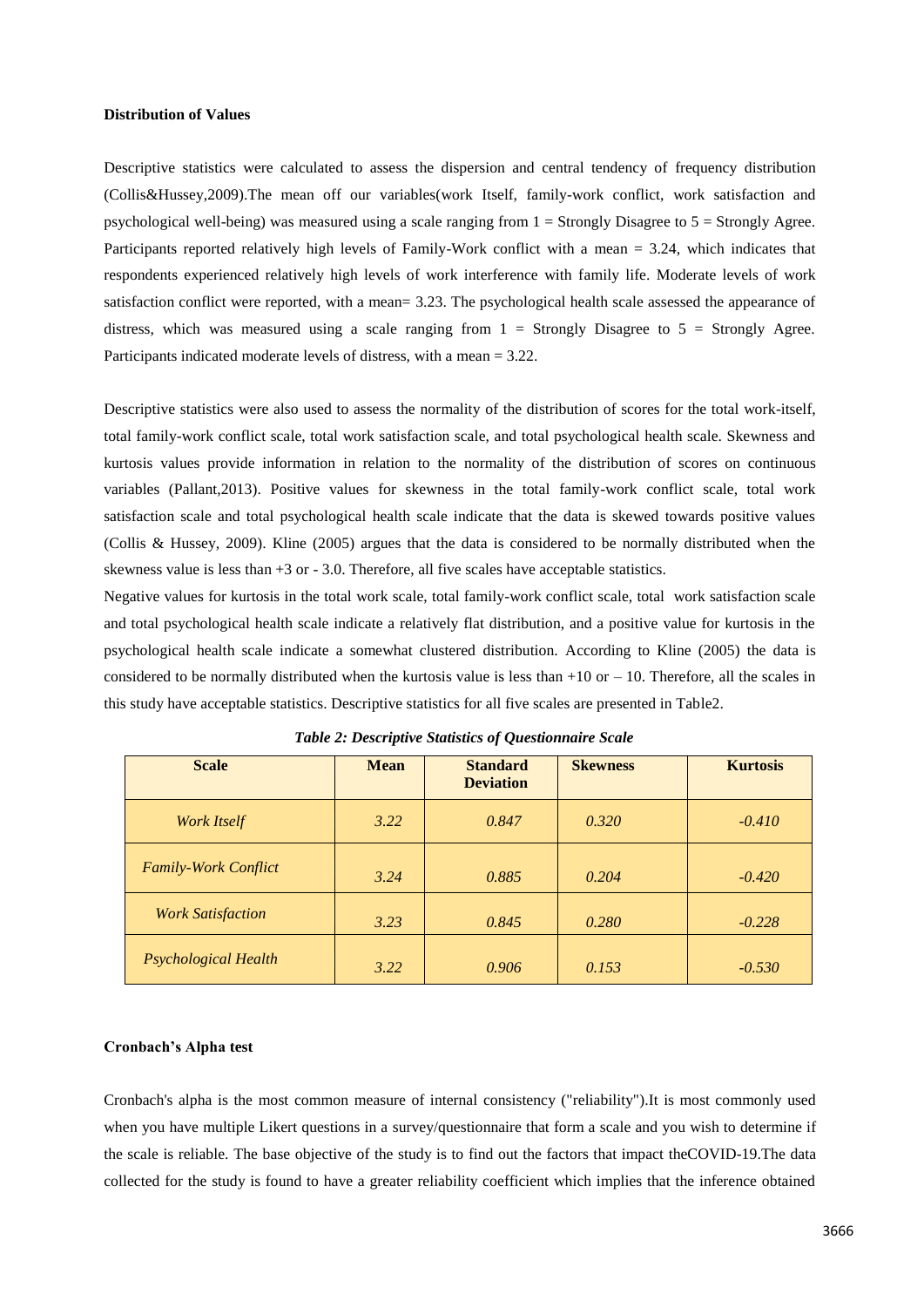for the study is highly reliable in nature. The results are presented in the below mentioned Table3.

| <b>Scale</b>     | <b>Work</b><br><b>Itself</b> | <b>Family-</b><br>Work<br><b>Conflict</b> | Work<br><b>Satisfaction</b> | <b>Psychological</b><br><b>Well-being</b> |
|------------------|------------------------------|-------------------------------------------|-----------------------------|-------------------------------------------|
| Cronbach's Alpha | 0.806                        | 0.825                                     | 0.807                       | 0.848                                     |

**Table 3: Cronbach's alpha of questionnaire scales**

There as on for conducting are liability analysis is for each variable was to assess the internal reliability of each scale for the sample used in this study. Hair et al. (2010) argue that Cronbach"s alpha above 0.7 is considered acceptable, and Cronbach"s alpha value above 0.8 is a preferable internal consistency. Cronbach"s alpha coefficients for each scale in this study were above 0.8. The Alpha test results for all the factors mentioned above are highly reliable in nature.

# **Hypothesis**

- $\triangleleft$  Hypothesis 1 proposed that work satisfaction will be positively correlated with Psychologicalhealth
- Hypothesis 2 proposed that Family-work conflict will be positively correlated with Psychologicalstress

Hypothesis 1 proposed that work satisfaction will be positively correlated with Psychological health. The relationship between work satisfaction (measured by work satisfaction scale) and Psychological health(measured by Psychological health scale)was examined using Pearson"s product-moment correlation coefficient. There was a statistically significant positive correlation between the two variables, which indicates that the more work satisfaction employees experience the good psychological health. Therefore, Hypothesis 1 was supported. Value represented in below Table4.

| <b>Pearson Correlation</b>  | <b>Work Satisfaction</b> | <b>Psychological Health</b> |
|-----------------------------|--------------------------|-----------------------------|
| <b>Work Satisfaction</b>    |                          | $0.966**$                   |
| <b>Psychological Health</b> | $0.966**$                |                             |
| **Significant at 0.01 level |                          |                             |

*Table 4: Correlations table for Hypothesis 1*

Hypothesis 2 proposed that Family-work conflict will be positively correlated with Psychological stress. The relationship between Family-work conflict (measured by Family-work conflict scale) and Psychological stress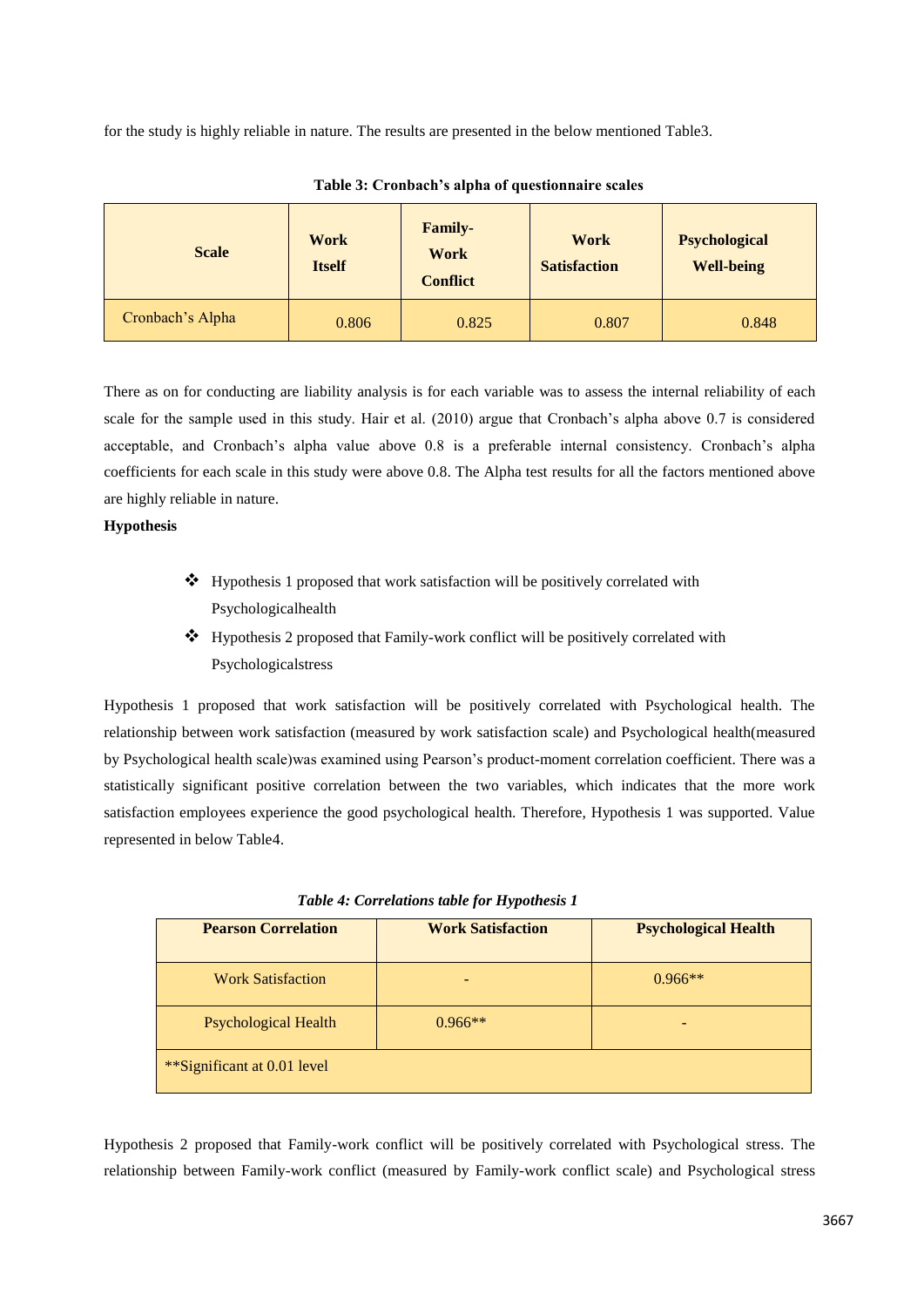(measured by Psychological stress scale) was examined using Pearson"s product-moment correlation coefficient. There was a statistically significant positive correlation between the two variables, which indicates that the more Family-work conflict employees experience the good Psychological stress. Therefore, Hypothesis 2 was supported. Value represented in below Table5.

| <b>Pearson Correlation</b>  | <b>Family-Work Conflict</b> | <b>Psychological Stress</b> |
|-----------------------------|-----------------------------|-----------------------------|
| <b>Family-Work Conflict</b> |                             | $0.964**$                   |
| <b>Psychological Stress</b> | $0.964**$                   |                             |
| **Significant at 0.01 level |                             |                             |

*Table 5: Correlation table for Hypothesis 2*

### **Testing the Hypothesis**

Null Hypothesis (H0): There is no significant difference in the Gender, Age, marital status, education, work experience and also members in the family Null Hypothesis taken as there is no significant difference in the Gender, Age, marital status, education, work experience and also members in the family. Family size has a major impact with F statistics value(2.823)and also Gender has a critical criterion in covid-19 impact with F statistics value(2.626).And for psychology health is the critical criterion where as the is no significant difference in the demographic profile of employees at 5% level of significance using the one-way Analysis of Variance.

Since there is no significant difference in the demographic profile of the employees and the factors influencing the employees on covid-19 impact. In this case null hypothesis is accepted with the significance level of 0.05. F-Statistics value mentioned in theTable6.

|                             |                          | <b>F</b> -Statistics |       |                                 |                              |                             |                 |  |  |
|-----------------------------|--------------------------|----------------------|-------|---------------------------------|------------------------------|-----------------------------|-----------------|--|--|
| S.No                        | <b>Factors</b>           | <b>Gender</b>        | Age   | <b>Marital</b><br><b>Status</b> | <b>Family</b><br><b>Size</b> | Edu<br><b>Qualification</b> | <b>Work Exp</b> |  |  |
| $\mathbf{1}$                | Work-Itself              | 1.44                 | 0.297 | 0.254                           | 2.478                        | 2.139                       | 1.46            |  |  |
| $\overline{2}$              | Family-work<br>Conflict  | $2.62*$              | 0.441 | 0.012                           | $2.823**$                    | 2.06                        | 2.626           |  |  |
| $\overline{3}$              | <b>Work satisfaction</b> | 0.169                | 0.863 | 0.254                           | 1.805                        | 0.941                       | 1.908           |  |  |
| $\overline{4}$              | Psychological<br>Health  | 0.316                | 0.698 | 0.179                           | 2.238                        | 1.93                        | 1.009           |  |  |
| **Significant at 0.05 level |                          |                      |       |                                 |                              |                             |                 |  |  |

*Table 6: One-way analysis of variance*

The primary aim of SEM is to explain the model of a sequence of inter-related dependence associations simultaneously among a set of dormant (unobserved) constructs of *Psychological Well-Being*, *Work Experience, Work*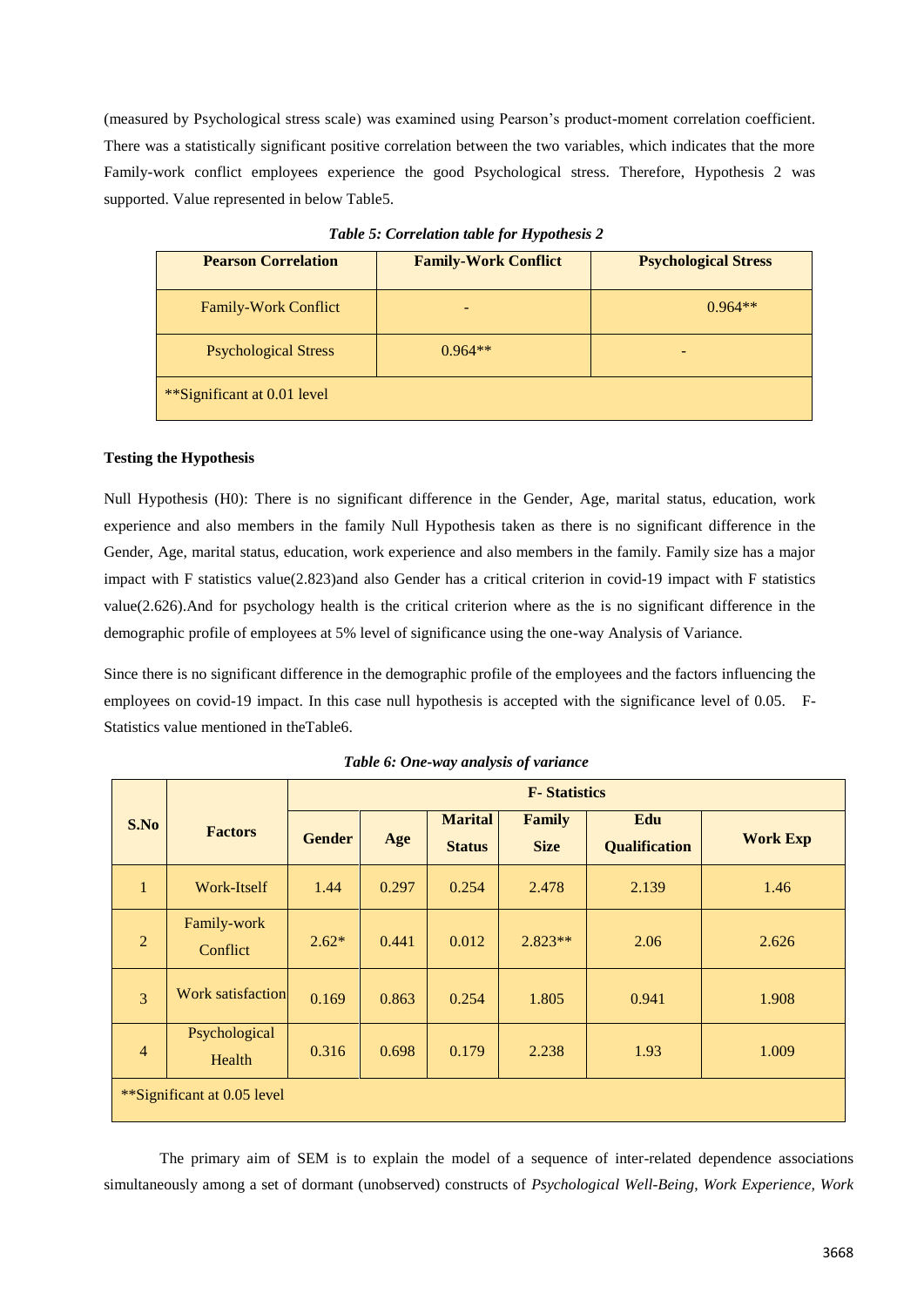*Itself, Family-Work Conflict, Work Satisfaction*, each measured by five manifest (observed) variables.

### **Observed, endogenous variables**

Psychological Well-Being

Work satisfaction

# **Observed, exogenous variables**

Work Itself, Family-Work Conflict

Work Experience

Unobserved, exogenous variables

e1 – Error variable relating toPsychological Well-Being

e2 – Error variable relating to Work satisfaction

## **Variable counts (Group number 1)**

Number of variables in your model:7

Number of observed variables: 5

Number of unobserved variables: 2

Number of exogenous variables: 5

Number of endogenous variables: 2



### **Figure 2: Unstandardized**



**Figure 3: Standardized**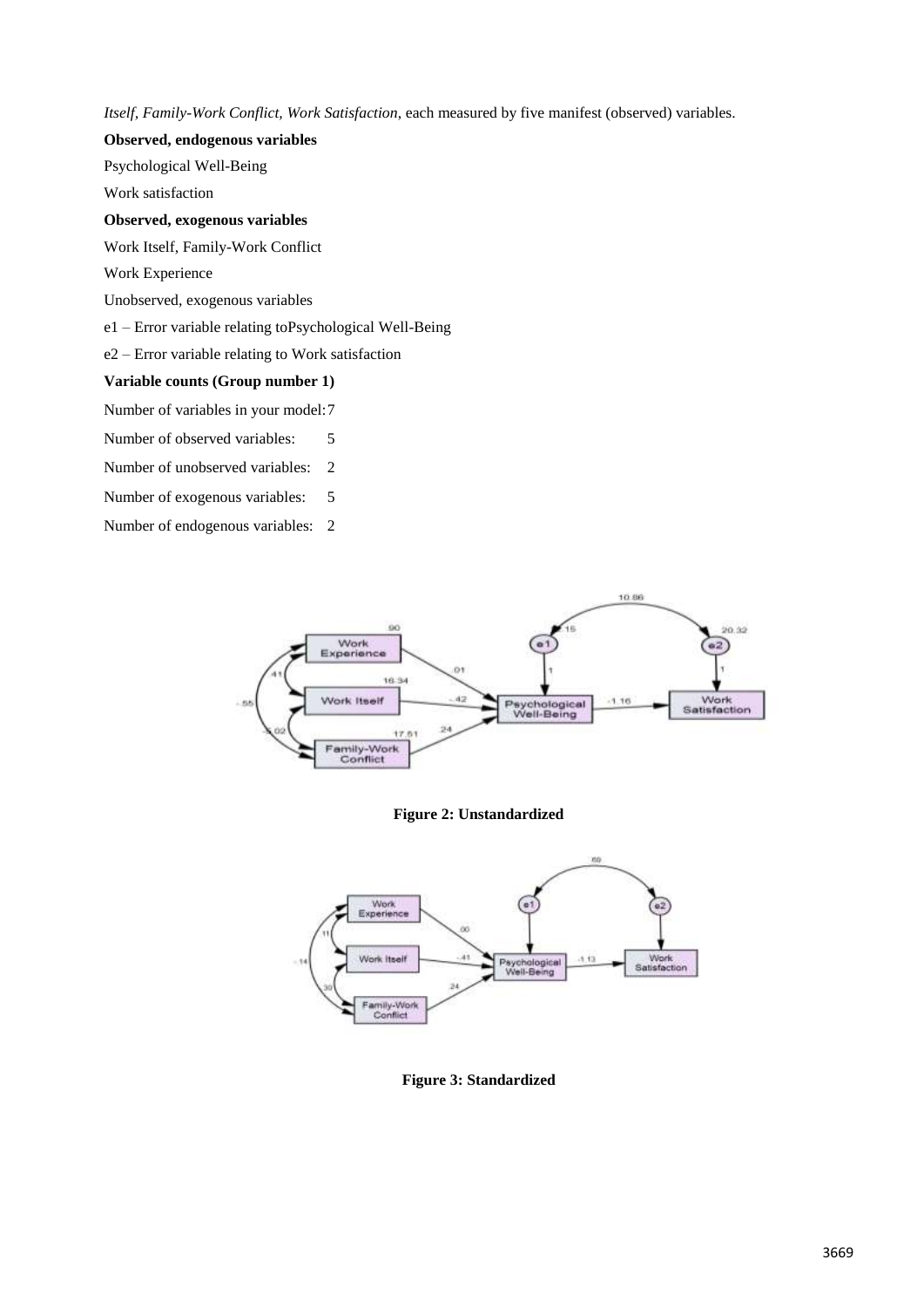|                             |                  |                             | <b>Estimate</b>    |                     |       |       |      |  |
|-----------------------------|------------------|-----------------------------|--------------------|---------------------|-------|-------|------|--|
|                             |                  |                             | Un<br>standardized | <b>Standardized</b> | S.E.  | C.R.  | P    |  |
| Psychological<br>Well-Being | $\leftarrow$ --- | Work Itself                 | $-0.42$            | $-0.411$            | 0.057 | 7.424 | ***  |  |
| Psychological<br>Well-Being | $\leftarrow$ --  | Family-Work<br>Conflict     | 0.241              | 0.244               | 0.049 | 4.953 | ***  |  |
| Psychological<br>Well-Being | $\leftarrow$ --- | Work Experience             | 0.012              | 0.003               | 0.191 | 0.063 | 0.95 |  |
| Work<br>satisfaction        | $\leftarrow$ --- | Psychological<br>Well-Being | $-1.158$           | $-1.126$            | 0.144 | 8.024 | ***  |  |

**Table 7: Level of significance for regression weight**

The probability of getting a critical ratio as large as 7.424 in absolute value is less than 0.001. In other words, the regression weight of Work Itself in the prediction of Psychological Well-Being is significantly different from zero at the 0.001 level. The probability of getting a critical ratio as large as 4.953 in absolute value is less than 0.001. In other words, the regression weight for Family-Work Conflict in the prediction of Psychological Well-Being is significantly different from zero at the 0.001 level. Similarly the critical ratios for Psychological Well-Being is 8.024 respectively with probability of less than 0.001 (Highly Significant). Further the probability of getting a critical ratio are less than 0.001 (Highly Significant).

To check the efficiency of the model fit certain efficiency criteria"s are used and their results are given in the following Table. In order to evaluate the model, emphasis was given to Chi-square/degrees of freedom  $(\chi^2/df)$ , CFI, GFI, AGFI, TLI, IFI, The root mean square error of approximation (RMSEA) and PGFI. Table shows the estimates of the model fit indices from AMOS structural modeling. As per the result, Chi square statistics with  $p < 0.05$  but CMIN/DF is less than 5 does show a good fit of the model developed above.

Common model-fit measures like chi-square/degree of freedom  $(\chi^2/df)$ , the comparative fit index (CFI), root mean square error of approximation (RMSEA), the normed fit index (NFI), incremental fit index (IFI), and the Tucker Lewis index (TLI) were used to estimate the measurement model fit. Here GFI (goodness of fit index) value and AGFI (Adjusted goodness of fit index) value is 0.900 which represent it is a good fit. The calculated CFI (Comparative fit index) value is 0.970 and that it is found that RMR (Root mean square residuals) is 0.516 and RMSEA (Root mean square error of approximation) value is 0.120 which indicated it is perfectly fit.

| <b>Variable</b> | <b>Value</b> |
|-----------------|--------------|
| <b>CMIN</b>     | 7.751        |
| <b>CMIN/DF</b>  | 3.876        |
| <b>GFI</b>      | 0.985        |
| <b>AGFI</b>     | 0.900        |
| <b>CFI</b>      | 0.970        |
| <b>IFI</b>      | 0.972        |
|                 |              |

**Table 8: Model fit summary**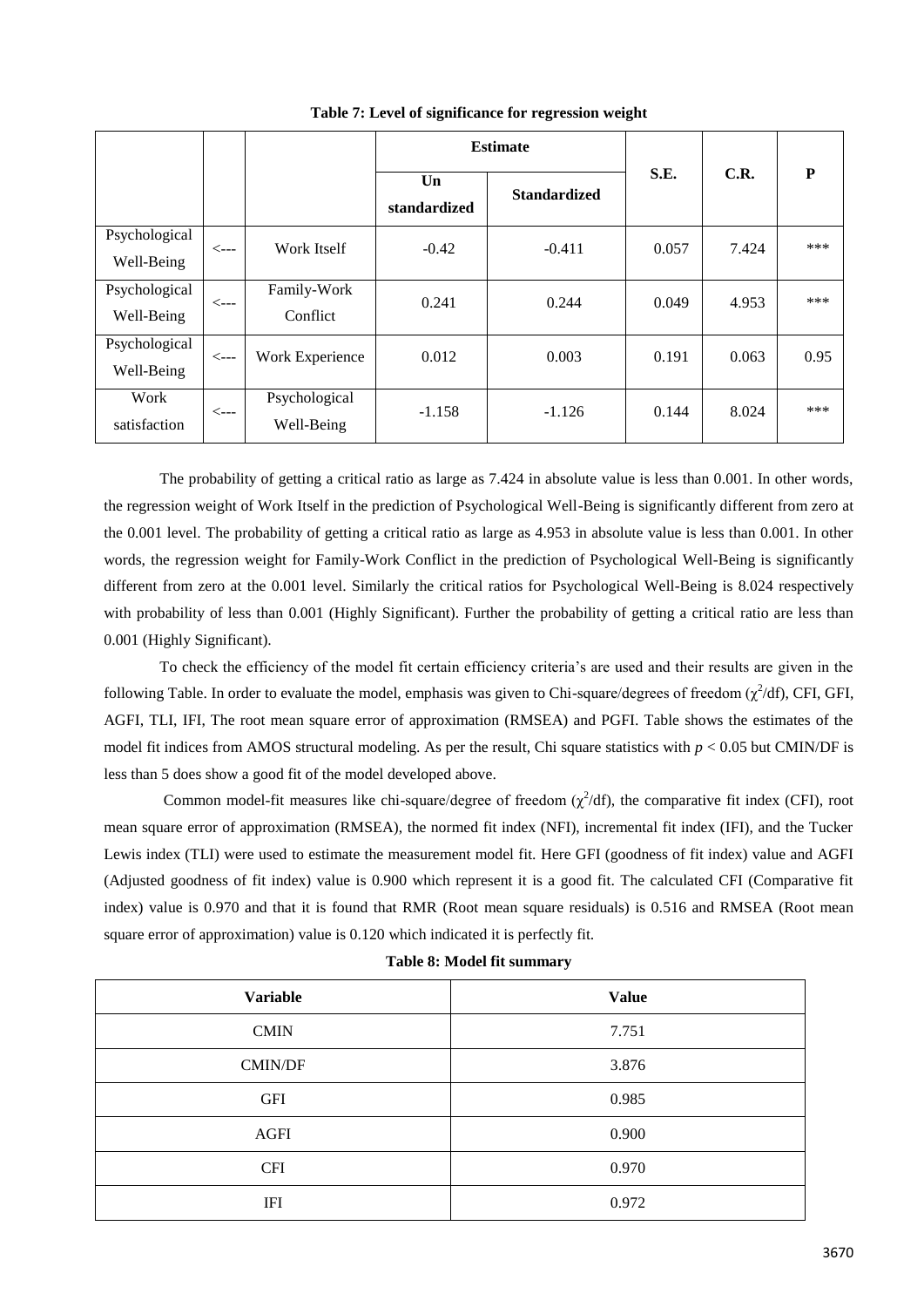| TLI          | 0.852 |
|--------------|-------|
| <b>NFI</b>   | 0.962 |
| <b>RMR</b>   | 0.516 |
| <b>RMSEA</b> | 0.120 |
| <b>FMIN</b>  | 0.039 |

The GFI of this study was 0.985 more than the recommended value of 0.90 the other measures fitted satisfactorily; TLI=0.852, IFI=0.972 and NFI=0.962 with  $\chi^2/df = 3.876 < 5$  indicate a good absolute fit of the model. Goodness of fit indices support the model fit and these emphasized indices indicate the acceptability of this structural model.

### **FINDINGS & DISCUSSION**

The objective of this study was to assess the impact of COVID-19 on workforce in information technology sector in TamilNadu. Four main variables, namely: Work itself, Family-work conflict, work satisfaction and psychological Well-being were used to measure the impact of corona on employees "well being. This study focused on assessing how those variables related to each other in order to establish the relationship between impact and the wellbeing of individuals.

#### *Work Satisfaction and Psychological Health*

It was hypothesized that Work satisfaction will be positively correlated with psychological health. This hypothesis was supported, and the correlation between the two variables in the current study was  $r = 0.966$ . The relationship between work satisfaction (measured by work satisfaction scale) and Psychological health (measured by Psychological health scale) was examined using Pearson"s product-moment correlation coefficient. There was a statistically significant positive correlation between the two variables, which indicates that the more work satisfaction of employees experiences the good psychological health.

### *Family-work Conflict and the Psychological Stress*

Hypothesis 2 proposed that Family-work conflict will be positively correlated with Psychological stress. The relationship between Family-work conflict (measured by Family-work conflict scale) and Psychological stress (measured by Psychological stress scale) was examined using Pearson"s product-moment correlation coefficient. There was a statistically significant positive correlation between the two variables, which indicates that the more Family-work conflict employees experience the good Psychological stress. Therefore, Hypothesis 2 was supported with the positive coefficient value  $r = 0.967$ .

### *Practical Implications*

The results of this study have several practical implications that should be beneficial to individuals, organizations, managers and business owners in terms of a deeper understanding of the significance of a healthy balance between work and family demands, and their effects on people"s wellbeing and organizations" performance. From employees" perspective, a better understanding of the importance of balancing workand family demands should help in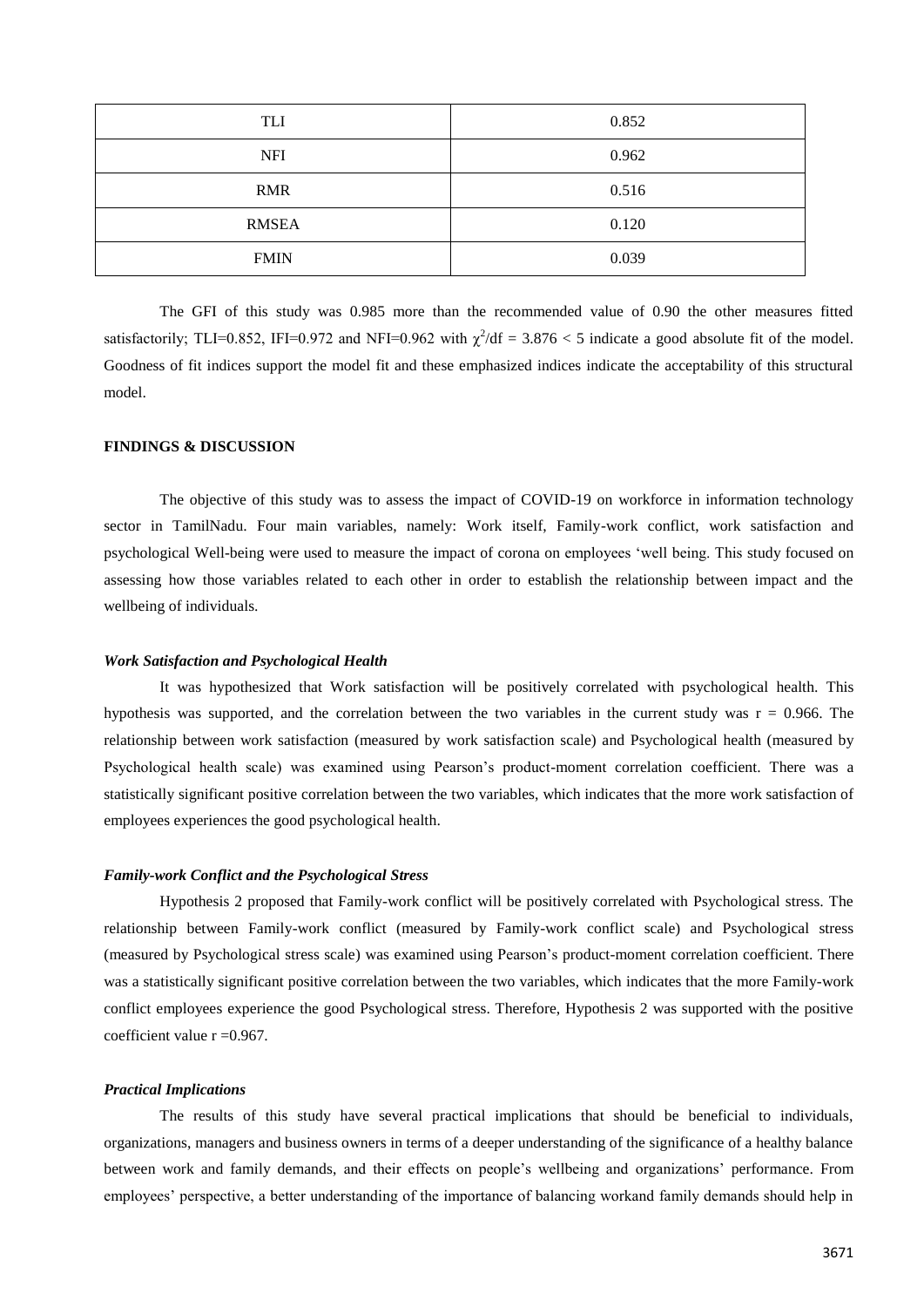recognizing the areas that negatively affect their wellbeing, and allow the addressing of these issues by seeking access to family-friendly initiatives that would improve their work and family satisfaction, and overall wellbeing. This information should be useful to organizations in developing and implementing policies based on the impact of COVID.

The results of this study show positive relationships between work satisfaction and the psychological health. Lower levels of work satisfaction can lead to employees' higher dissatisfaction with the employer, lower commitments and productivity. Lower family satisfaction can influence work performance (Hill,2005).Distress can result in decreased productivity (Layous et al., 2011), higher staff turnover, and poorer work quality (Seligman, 2011). High Work satisfaction will lead to good psychologicalhealth.

Findings from this study should help organizations, managers and business owners to recognize the importance of employees" wellbeing and job satisfaction, as these factors are closely connected to staff motivation, commitment and retention, which impact organizations' productivity and overall performance. The current study showed that individuals' wellbeing benefits not only employees by way of higher work satisfaction, family satisfaction and better psychological health, but it also benefits employers by decreased absenteeism and turnover, increased motivation, productivity and performance (Grady et al., 2008; Burke, 2000).

As extensive hours at work and a lack of work schedule flexibility were identified as the main causes of psychological stress, employers can decrease work-family conflict by introducing flexi-time, time off in lieu, and compressed working week initiatives to their employees.

#### **CONCLUSION**

This study identified the factors influencing work force during COVID19,the association between the profile of employees and the factors influencing employees during COVID 19 and also the impact among the influencing factors. This study identified the existence of positive correlation between the work satisfaction and the psychological health, which indicates that lower satisfaction with work and commitment which lead to higher degrees of distress, concentration problems, sleeping problems, unhappiness, and lack of confidence. When there is higher satisfaction in work which eventually leads to good psychological health. This study also identified that existence of positive correlation between the Family-work conflict and the psychological stress, which indicates that increase in conflict between the work and family eventually lead to unhappiness and psychological stress. Findings from the current study are important to both employees and employers in terms of a deeper understanding of COVID and its impact on people"s well being, which consequently affects organizations" productivity, performance and the employeeswell-being.

#### **REFERENCES**

- 1. Allan, C., Loudoun, R. &Peetz, D. (2007) "Influences on work/non-work conflict".
- 2. Allen, T.D. (2001) "Family-supportive work environments: The role of organizational perceptions". Journal of Vocational Behaviour, 58 (2): 414-435.
- 3. Allen,T.D.,Herst,D.E.L.,Bruck,C.S.&Sutton,M.(2000)"Consequencesassociated with work-family conflict: A review and agenda for future research". Journal of Occupational Health Psychology, 5 (2):278-308.
- 4. Barnett, R.C. & Hyde, J.S. (2001) "Women, men, work, and family: An expansionist theory". American Psychologist, 56, 781-796.
- 5. Barnett, R. & Rivers, C. (1996) She works/he works: How two-income families are happier, healthier, and better-off. San Francisco: Harper Collins.
- 6. Bedeian, A.G., Burke, B.G. & Moffett, R.G. (1989) "Outcomes of work-family conflict amongmarriedmaleandfemaleprofessionals".JournalofManagement,14(3):475-491.
- 7. Bell, J. (2010) Doing Your Research Project (5th ed). Maidenhead: Open University Press.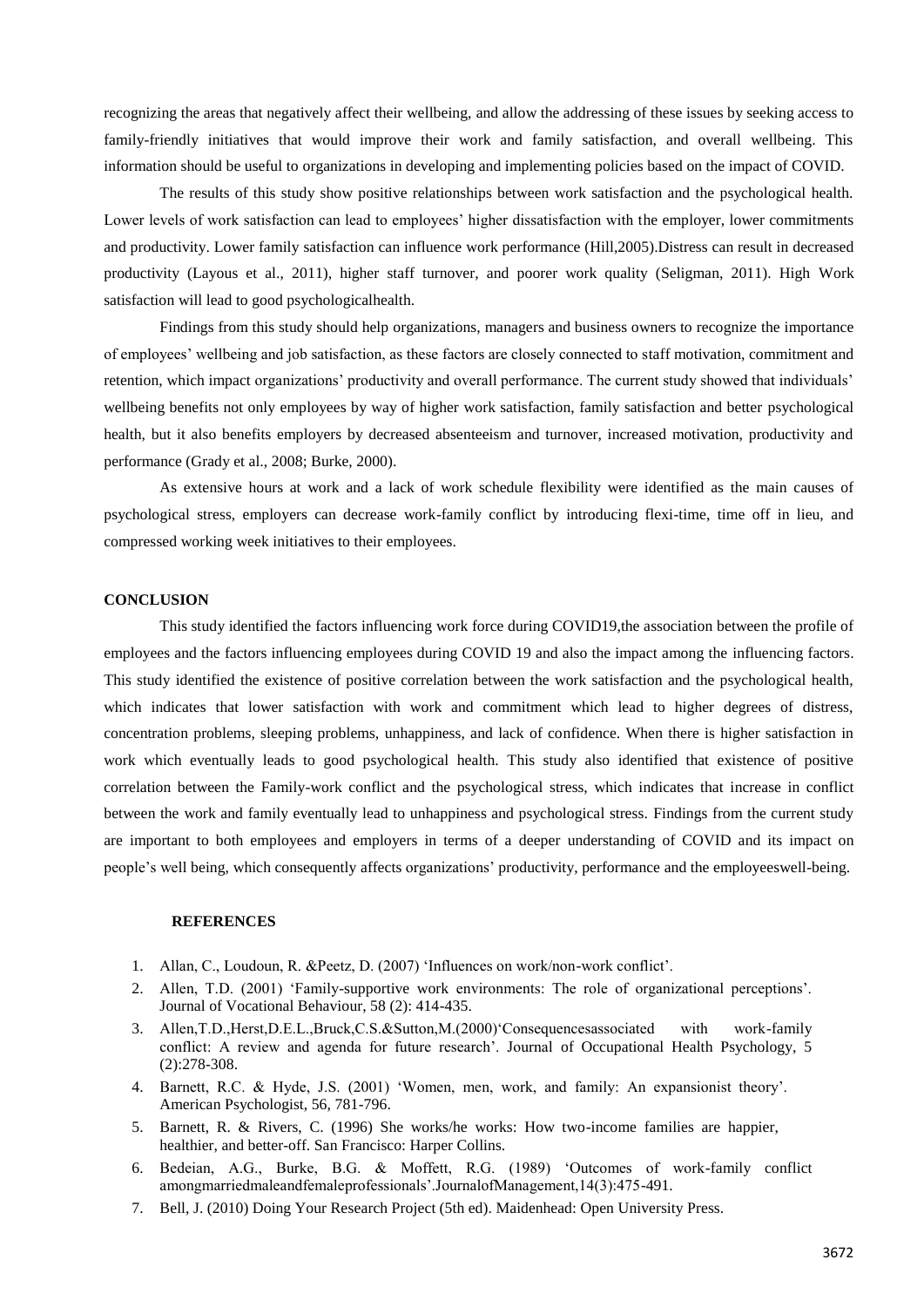- 8. Blumberg, B., Cooper, D.R. & Schindler, P.S. (2008) Business Research Methods (2nd ed). Maidenhead: McGraw-Hill Education.
- 9. Bochner, S. (2003) "Organisational culture and climate". In: O"Driscoll, M., Taylor, P. &Kalliath, T. (eds). Organizational Psychology in Australia and New Zealand. Melbourne, Australia: Oxford University Press, 302-318.
- 10. Breaugh, J. A. & Frye, N. K. (2007) "An examination of the antecedents and consequences of the use of family-friendly benefits". Journal of Managerial Issues, 19 (1): 35-52.
- 11. Bromet, E. J., Dew, M. A., Parkinson, D. K., Cohen, S. & Schwartz, J. E. (1992) "Effects of occupational stress on the physical and psychological health of women in a microelectronics plant". Social Science and Medicine, 34 (12): 1377-1383
- 12. Bronfenbrenner, U. (1979) The ecology of human development: Experiments by nature and design. Cambridge, MA: Harvard University Press. 90
- 13. Brough, P. & O'Driscoll, M. (2005) "Work-family conflict and stress". In: Antoniou, A. & Cooper, C. (eds). A research companion to organizational health psychology. Cheltenham, UK: Edward Elgar, 346- 365.
- 14. Brough, P., O"Driscoll, M. &Kalliath, T.J. (2005) "The ability of family friendly organizational resources to predict work-family conflict and job and family satisfaction". Stress and Health, 21(2): 223-234.
- 15. Bryman, A. & Bell, E. (2007) Business Research Methods (2nd ed). New York: Oxford University Press.
- 16. Burke, R. (2000) "Do managerial men benefit from organisational values supporting work-personal life balance?'.Women in Management Review, 15 (2): 81-87.
- 17. Fisher, H. (2000) Investing in People: Family-Friendly Work Arrangements in Small and Medium Sized Enterprises Dublin: The Equality Authority.
- 18. Frone, M. R., Russell, M. & Cooper, M. (1992) "Antecedents and outcomes of work- family conflict: Testing a model of work-family interface". Journal of Applied Psychology, 77 (1): 65-78. 95
- 19. Grzywacz, J.G., Almeida, D.M. & McDonald, D.A. (2002) "Work-family spillover and daily reports of work and family stress in the adult labour force'. Family Relations, 51, 28-36.
- 20. Hill, E. (2005) "Work-family Facilitation and Conflict: working fathers and mothers work-family stressors and support". Journal of Family Issues, 26: 793-819.
- 21. Hilliard, B. (2007) "Changing Irish Attitudes to marriage and families in Cross National Comparison" in Hilliard, B. &NicGhiollaPhadraig, M. (eds) Changing Ireland in International Comparison (2007) Dublin: The Liffey Press, 115-134
- 22. Hochschild, A. R. (1997) The time bind: When work becomes home and home becomes work. New York: Henry Holt and Company.
- 23. Kelly, E.L., Kossek, E.E., Hammer, L.B., Durham, M., Bray, J., Chermack, K., Murphy, L.A. &Kaskubar, D. (2008) "Getting there from here: Research on the effects of work-family initiatives on work-family conflict and business outcomes'. The Academy of Management Annals, 7(2): 305–49.
- 24. Luthans, F. & Youssef, C. M. (2004) "Human, social, and now positive psychological capital management: Investing in people for competitive advantage". Organizational Dynamics, 33 (2): 143- 160. 100
- 25. Pallant, J (2013) SPSS: Survival Manual (5th ed). Berkshire: McGraw Hill. Parasuraman, S. &Greenhaus, J. H. (2002) "Toward reducing some critical gaps in work-family research". Human Resource Management Review, 12: 299-312. 102
- 26. Ryan, R. M. & Deci, E. L. (2001) "On happiness and human potentials: A review of research on hedonic and eudemonic well-being". Annual Review of Psychology, 52(1): 141-166. 103
- 27. Sullivan, C. & Smithson, J. (2007) "Perspectives of homeworkers and their partners on working flexibility and gender equity". The International Journal of Human Resource Management, 18: 448–61.
- 28. Wayne, J. H., Grzywacz, J. G., Carlson, D. S. &Kacmar, K. M. (2007) "Work-family facilitation: A theoretical explanation and model of primary antecedents and consequences". Human Resource Management Review, 17(1): 63-76.
- 29. World Health Organization, (2005) Promoting mental health: Concepts, emerging evidence, practice. A report of the World Health Organization, Department of Mental Health and Substance Abuse in collaboration with the Victorian Health Promotion Foundation and the University of Melbourne. Geneva: World Health Organization.
- 30. Available [from: http://www.who.int/mental\\_health/evidence/MH\\_Promotion\\_Book.pdf](http://www.who.int/mental_health/evidence/MH_Promotion_Book.pdf) [Accessed 10